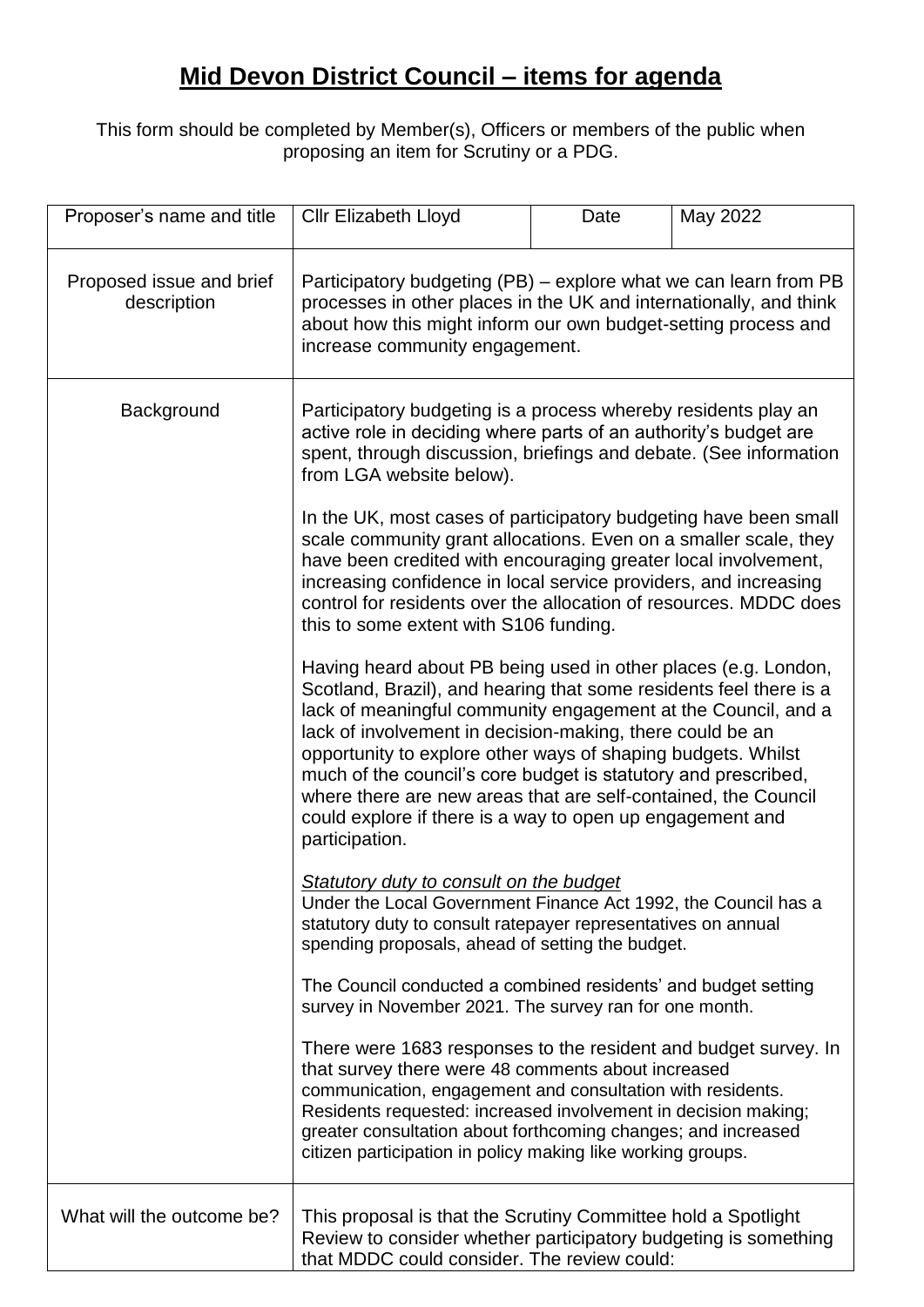| • Review the current system of budgeting (with input from 42<br>elected representatives) particularly through the lenses of<br>community engagement, democracy, and use of public<br>resources; and understand the available methodologies of<br>participatory budgeting (some of which we already use),<br>and undertake an assessment of the potential benefits,<br>outcomes and impact to learn about other ways to set<br>budgets and support residents;<br>• Explore how other Local Authorities are using this process<br>and the impact it has had;<br>• Talk to stakeholders, including other Local Authorities<br>doing this and the LGA, to create informed<br>recommendations on whether this is something that could<br>work in MDDC;<br>Consider how Members can be more involved in the<br>process;<br>Consider the pros and cons of alternative methods, and<br>make recommendations as to whether and how the<br>process might be taken forward in MDDC, for example<br>whether it could be a single theme, a single ward, project<br>based, a trial across a couple of town/parish councils,<br>and/or a process that extends and develops existing<br>spending processes, e.g. determining S106 spending. |
|-----------------------------------------------------------------------------------------------------------------------------------------------------------------------------------------------------------------------------------------------------------------------------------------------------------------------------------------------------------------------------------------------------------------------------------------------------------------------------------------------------------------------------------------------------------------------------------------------------------------------------------------------------------------------------------------------------------------------------------------------------------------------------------------------------------------------------------------------------------------------------------------------------------------------------------------------------------------------------------------------------------------------------------------------------------------------------------------------------------------------------------------------------------------------------------------------------------------------------|
| This could be a collaborative and fresh way to shape our place,<br>by adapting existing processes, which might be welcome given<br>the challenges and financial pressures that Councils and<br>residents face. The outcome would be that residents feel more<br>engaged, clear and confident on how Councils decide to spend<br>money. It can help deepen democracy, build stronger<br>communities, and create a more equitable distribution of public<br>resources.                                                                                                                                                                                                                                                                                                                                                                                                                                                                                                                                                                                                                                                                                                                                                        |

## **LGA - Participatory budgeting**

Participatory budgeting is a form of citizen participation in which citizens are involved in the process of deciding how public money is spent. Local people are often given a role in the scrutiny and monitoring of the process following the allocation of budgets. Costs of participatory budgeting can vary anywhere between £400 and £40,000 depending on the size and the scope of the project.

Participatory budgeting began in Porto Alegre in Brazil in 1989 and was credited with shifting priorities to better support the poorest parts of the city, improving services, improving infrastructure, strengthening governance, and increasing citizen participation. It was a real success in terms of involving people typically left outside of the political process. The money allocated to the participatory budget in Porto Alegre was US\$64 million, or 21% of the total budget in 1999.

In the UK, most cases of participatory budgeting have been small scale community grant allocations. Even on a smaller scale, they have been credited with improving the selfconfidence of individuals and organisations, improving intergenerational understanding, encouraging greater local involvement through increased volunteering and the formation of new groups, increasing confidence in local service providers, and increasing control for residents over the allocation of resources.